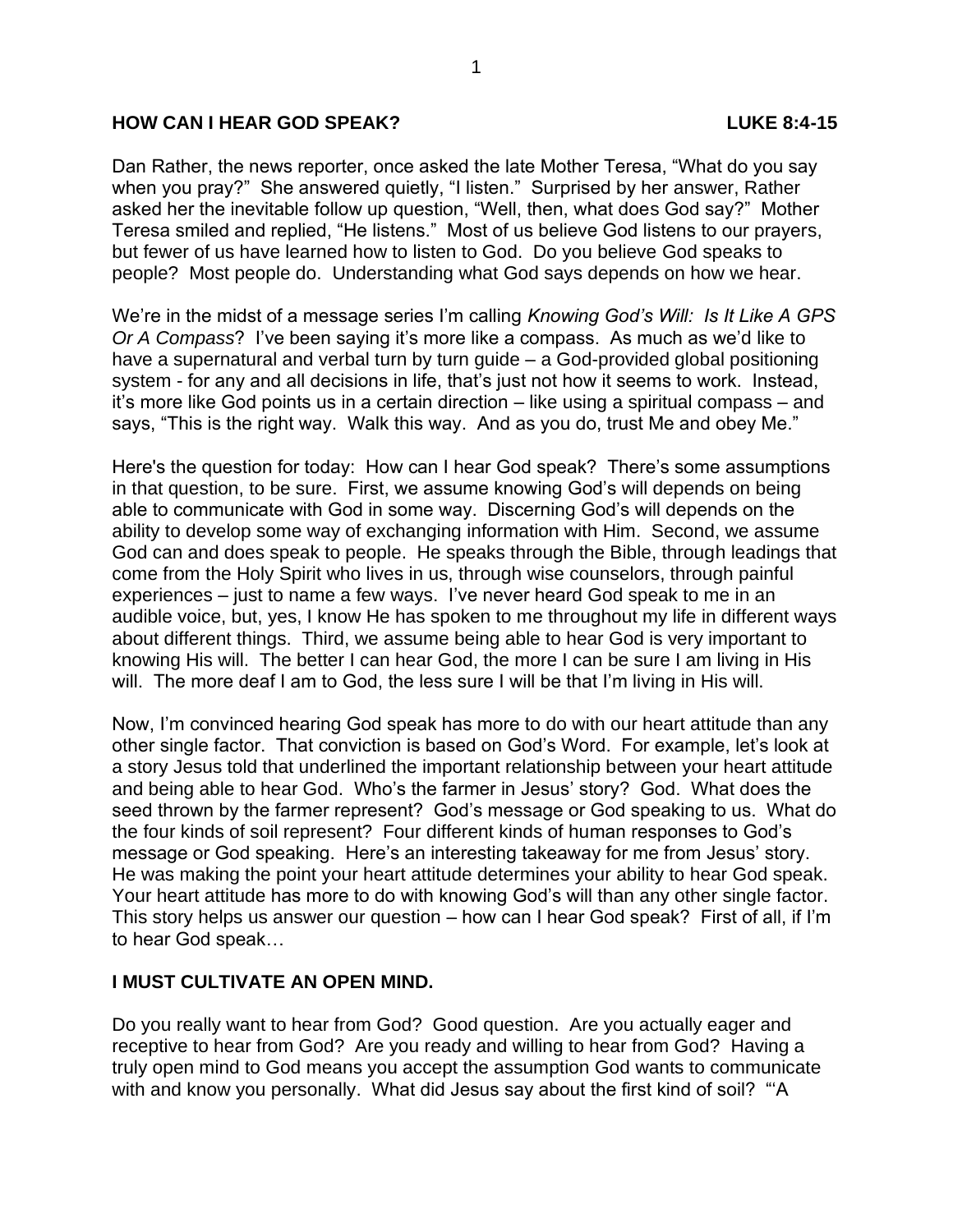farmer went out to plant his seed. As he scattered it across his field, some seed fell on a footpath, where it was stepped on, and the birds ate it.'" (Lk 8:5 NLT) And then later on, He provided an interpretation, "'The seeds that fell on the footpath represent those who hear the message, only to have the devil come and take it away from their hearts and prevent them from believing and being saved.'" (Lk 8:12 NLT)

On farms in Jesus' day, little footpaths were made so the farmer could access his fields. At planting time he walked along and threw seed into the ground that he'd tilled up. Some of it fell onto those footpaths accidentally. Those paths became very hard and compacted with people walking on them frequently. The soil of the footpath itself wasn't very fertile, and it was well nigh impossible for any seed to penetrate that hard ground much less sprout and grow. This kind of soil represented a hardened heart or mind to Jesus. It's become closed and unreceptive to whatever God wants to say. God may continue to speak to such a person. But if your mind and heart is closed and hard, it's unlikely you will ever hear what He has to say.

What causes a hardened heart or a closed mind? One cause is pride. "I don't need to hear from God. I can make decisions without Him. I can relate to other people without His input. I can succeed in life without hearing from God." Whenever we fail to pray about something of importance, we're implying, "I don't need God's input for this. I can handle it on my own." That's pride and nothing will make you more deaf to God than pride. Another cause is fear. "What if God speaks to me and I don't like what I hear? What if God tells me to do something I don't want to do? I'm afraid I'll lose my freedom or what I consider fun to do." Fear will make us deaf when God. Still another cause of a hardened heart is bitterness. When we've been hurt in life and we hold on to that hurt it gradually turns into bitterness. We start saying, "Why did God allow this? If He loved me, He'd fix this situation. If He's so powerful, why did He permit this awful thing to happen to me." Bitterness blames God for what other people do to us. It can harden my heart and close my mind so I don't hear God even when He speaks to me.

One of the best examples in the Bible of an open mind and a soft heart towards God was Solomon when he was a young man. Now, Solomon did not finish well, but he started out great. He was one of King David's sons and succeeded his father on the throne of Israel. Right at the beginning of his reign, Solomon went away for a few days to seek the face of God. He wanted to hear God speak. God came to him in a dream and asked Solomon what he wanted. The young king could have asked for a bigger kingdom, greater wealth, or more possessions. Instead, he asked God for wisdom. This is part of what Solomon said to God, "'Give me an understanding heart so that I can govern your people well and know the difference between right and wrong.'" (1 Kgs 3:9 NLT) The Lord was very pleased with Solomon and his request. Solomon wanted an understanding heart - a heart that could hear God speak. He never lacked for wealth, power, or possessions. More importantly, God gave him the ability to discern God's will and ways. Why? Solomon cultivated an open mind and maintained a soft heart toward God for at least a portion of his life. Secondly, if I'm to hear God speak…

# **I MUST SET ASIDE TIME TO LISTEN.**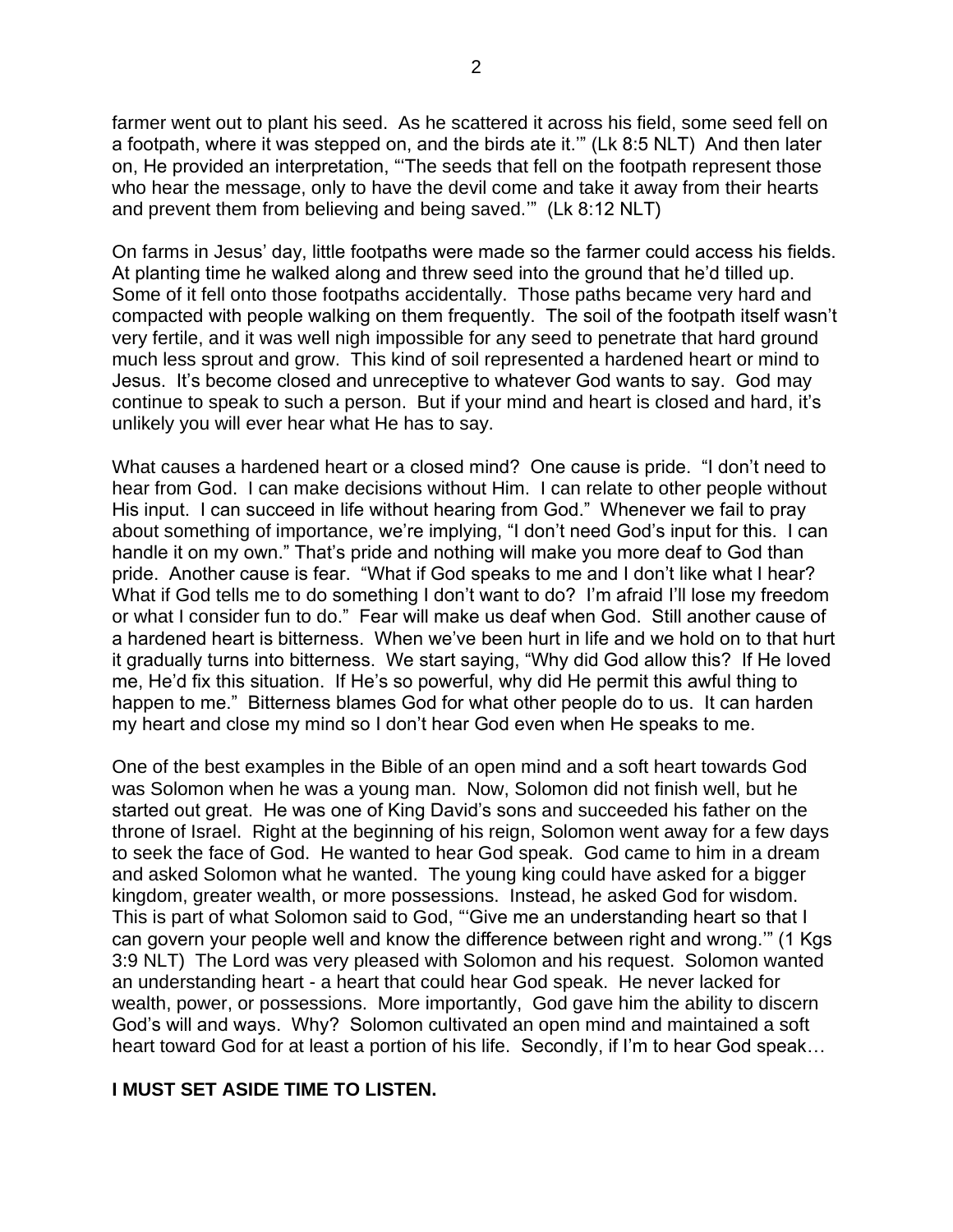In other words, I must make time to hear Him. I need to slow down, be quiet, and plan it into my schedule. We schedule everything else in life – vacations, homework, dentist appointments, our kids' sports activities – just to name a few. Do you schedule time to be with God? Or does God just get the leftovers of your time and energy? That's one reason some people never hear God speak and never discover His will. They're always in too much of a hurry. Some years ago, researchers discovered that juice sold in jars outsold frozen concentrated juice. Why? Because for some Americans it takes too long to thaw out the frozen juice! We don't even want to wait for stuff to thaw out! If you live a perpetually frantic, hurried life, God will get shortchanged. I guarantee it. The best He'll ever get of your time are the leftovers. You may want God to speak, but the message of your lifestyle is this: "God, I'm a bit in a hurry here. If You've got something to say to me, now's the best time or maybe Tuesday between 4:00 and 4:30." Don't expect God to cooperate with that mentality!

What did Jesus say about the second kind of soil? "'Other seed fell among rocks. It began to grow, but the plant soon wilted and died for lack of moisture.'" (Lk 8:6 NLT) Later, Jesus explained, "'The seeds on the rocky soil represent those who hear the message and receive it with joy. But since they don't have deep roots, they believe for a while, then they fall away when they face temptation.'" (Lk 8:13 NLT) Much of the soil in Israel covers a bedrock of limestone with only about three or four inches of topsoil covering it. Plants can put roots down about two or three inches, but's all. When summer comes and the heat gets intense, most of those plants wither away because they're planted in shallow soil. So for Jesus this kind of soil reminded him of people who have shallow hearts towards God. This person only hears God superficially. He might get all excited about God and doing God's will, but when the problems of life bear down on him with their intense heat, he withers and falls away. She might be very enthusiastic about God and His will for a season – like the verse said they receive God's messages with joy – but before long she's dropped out of church, she no longer reads her Bible, and she no longer tries to discern how God might be speaking to her.

One big reason for a shallow heart towards God is the failure to provide a time or a place to hear Him speak. If you're sincerely interested in knowing God's will, do you spend even five minutes a day in a quiet place and ask Him to show you His will? The urgent things of life crowd out the important. We give our time and attention to perfectly good things in life, but they aren't the best things. Imagine taking a two week vacation with no advance planning or preparation. You just get up one day and say, "Hey, let's go on vacation today!" You haven't picked a location. You haven't booked an Airbnb. You haven't purchased an airline ticket or gassed up your car. Chances are you'll just stay home and end up watching a lot of TV instead. Too often that's how we treat hearing from God. We can live with this nagging notion we ought to spend some intentional, quiet time with God so we can hear Him speak, but we never get around to actually doing it. No time is set aside. No place is set aside. No intentional effort is made. Why is it a surprise we rarely hear God speak and why our prayers lack vitality? Now, third, if I am to hear from God…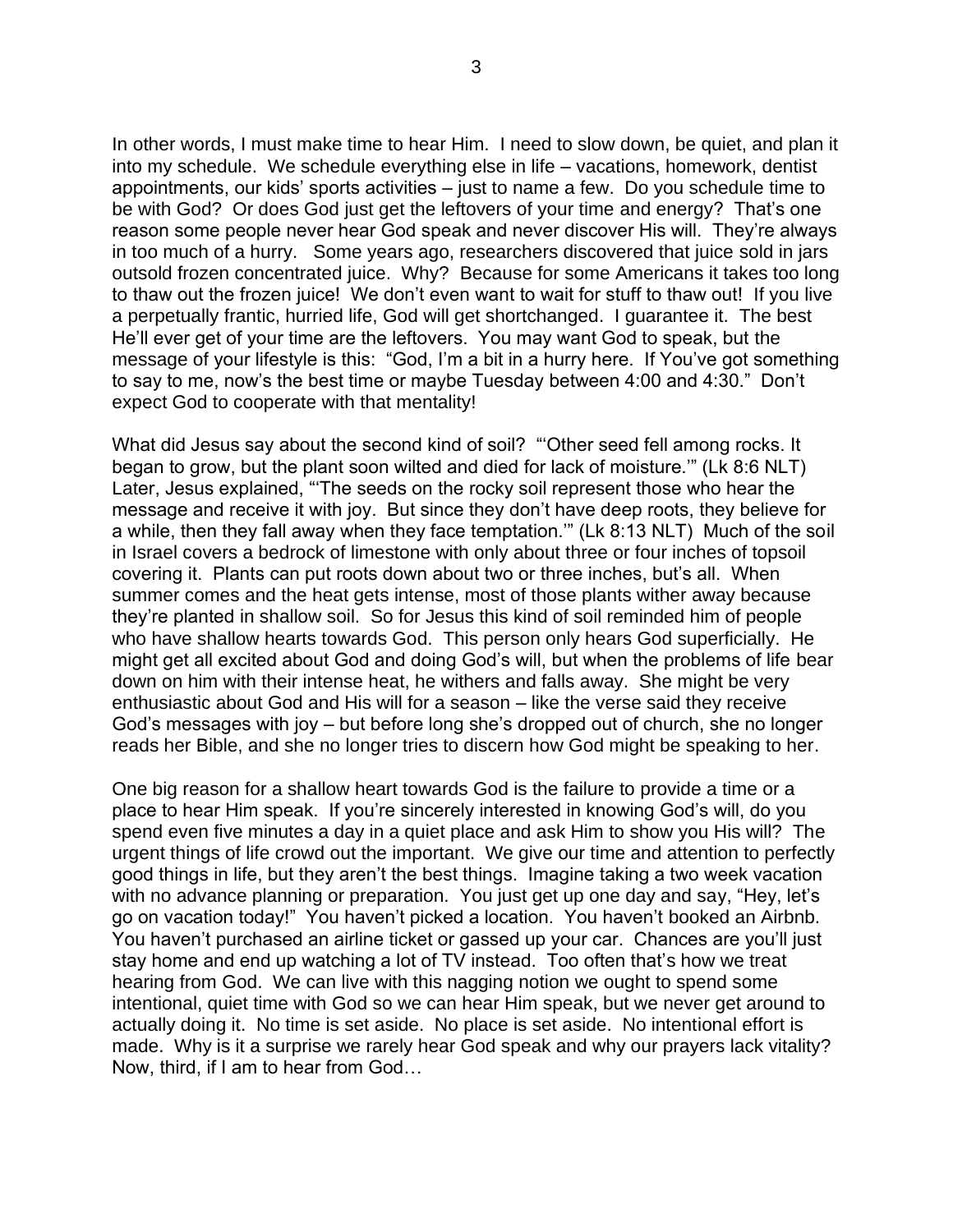### **I MUST ELIMINATE DISTRACTIONS.**

Many times God wants to speak to us but our hearts and minds are just too crowded and full of other stuff. What did Jesus say about the third kind of soil in His story? "'Other seed fell among thorns that grew up with it and choked out the tender plants.'" (Lk 8:7 NLT) What did that represent? Jesus explained, "'The seeds that fell among the thorns represent those who hear the message, but all too quickly the message is crowded out by the cares and riches and pleasures of this life. And so they never grow into maturity.'" (Lk 8:14 NLT) What adjective describes this kind of heart attitude toward God? How about preoccupied? This is the person whose heart and mind is so consumed by everything else in life that he or she ends up being permanently distracted. As a result, they can't hear God speak.

I'm not sure there's a bigger distraction in our lives currently than a rather recent invention. The smartphone. In fact, you may suffer from nomophobia, the fear of being without a working cellphone. The term, which is derived from "no mobile" phone, was first coined in 2008. A research firm recruited 94 Android device users and installed special software on their smartphones. The tool tracked each user's interaction over five days, all day. Every tap, type, swipe and click. The heaviest smartphone users click, tap, or swipe on their phone 5,427 times a day, according to researchers. That's the top 10 percent of phone users, so one would expect it to be excessive. However, the rest of us still touch our smartphones 2,617 times a day on average. That's almost a million times in one year. Some of you even check out your smartphone when I'm speaking. Imagine that! No, it's not all that important to listen to me. But one wonders if you're also too distracted to listen to God. Just a thought!

Jesus compared distractions to thorny weeds. He provided three examples. First, the cares of life which produce worry or anxiety. The Greek word used right there means being pulled in different directions at the same time. Cares or worries are the problems and pressures of everyday life. The rob us of peace of mind. And because they dominate our thoughts, it becomes impossible to hear God speak. A second thorny weed is wealth. You can get so busy trying to make a living, you conclude you don't have time for God. Many people work hard every day to pay the bills, to catch up with expenses, to get out of debt, and to try and keep up with the family next door economically. Then they fall into bed exhausted and do it all again the next day. God ends up getting crowded out and forgotten. Hearing God speak into your life feels increasingly irrelevant. A third thorny weed are life's pleasures. There's nothing inherently wrong with good, fun activities. God is the One who invented fun after all. God made you in such a way as to enjoy certain things and get pleasure out of them. But if you get so busy pursuing fun stuff or enjoying recreational activities that you don't set aside time to worship, to pray, to meditate on God's Word, to reach out to a spiritually lost person, to be involved in a ministry here at church or out in the community, now you've got a problem. You're too distracted to hear God speak.

Here's a question. How much effort does it take to grow weeds? They happen to grow in my yard with absolutely no effort on my part whatsoever. Now good looking grass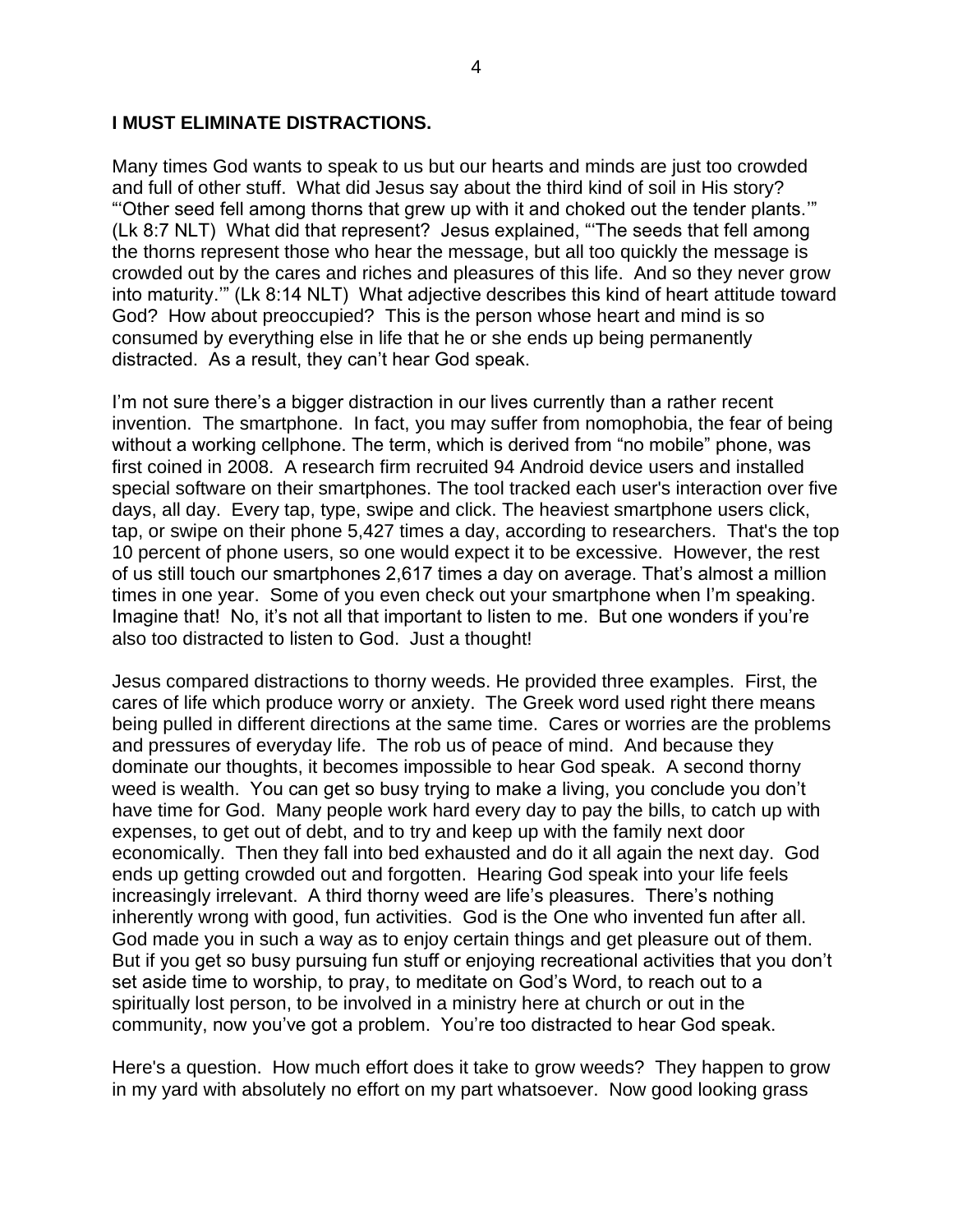takes effort. Flowers take effort. Cheryl's tomatoes and herbs take effort. You've got to mow, or weed, or water, or fertilize. But weeds just happily grow in my yard with no help from me! But you know as well as I do that too many weeds in a yard are a sign of neglect. When you start to neglect meditating on God's Word, being regular in worship, prayer, involvement in a ministry, being a part of a discipleship triad or a Sunday Bible class, these thorny spiritual weeds just appear from nowhere and start to choke out your spiritual life. You end up losing your joy, your peace, your compassion for spiritually lost people, and even your sense of purpose. And to make it even sadder, your ability to hear God speak becomes less and less. And your ability to know God's will and do it will become less and less as well. Fourth, if I am to hear God speak…

# **I MUST DO WHAT HE SAYS.**

God speaks to people who decided in advance they're actually going to follow through and do whatever He tells them to do. Unfortunately, most of the time we want to hear God speak, yes, but we also reserve the "right" to accept or decline His instructions. What did Jesus say about the fourth kind of soil? "'Still other seed fell on fertile soil. This seed grew and produced a crop that was a hundred times as much as had been planted!' When he had said this, he called out, 'Anyone with ears to hear should listen and understand.'" (Lk 8:8 NLT) Then he provided this interpretation, "'And the seeds that fell on the good soil represent honest, good-hearted people who hear God's word, cling to it, and patiently produce a huge harvest.'" (Lk 8:15 NLT) Jesus wanted to convey the idea this soil represented an obedient heart. This is the person who is willing to do whatever God tells them to do before He even tells them. Without a doubt, those who maintain this kind of heart attitude towards God know God's will and do it more often than anyone else. These are the people who have made James 1:22 a normal part of their relationship with God, "But don't just listen to God's word. You must do what it says. Otherwise, you are only fooling yourselves." (NLT)

If you make it a habit not just to hear what God says to you, but actually to do what He tells you to do, the will of God will become clearer to you. It's been my experience that God will most often speaks to me about one of four issues. First, He assures me of His love for me. It might be a Scripture verse like Jeremiah 31:3 (NLT), "'I have loved you, my people, with an everlasting love. With unfailing love I have drawn you to myself,'" an answer to prayer, or even a message through another person. We all need to know we are loved, accepted, and cherished. God will assure us of His love when we need it. Second, He speaks to me about sin I need to abandon. Have you ever begun a time of prayer to God with words of praise and then quite suddenly the Holy Spirit reminds you of an ungodly attitude, a selfish act, an unkind word, or a lack of compassion that needs to be confessed and renounced? That's most definitely happened to me! It's as if the Holy Spirit says, "Hold the praise stuff, Rick. Get the dirt swept out of your life first."

Third, He speaks to me about relationships I need to mend. Have you ever started to pray and some person's face pops into your mind – a person with whom you have a broken relationship? It's happened to me! No, not every relationship can be fixed this side of Heaven, but the Bible's guidance here is very clear, "If it is possible, as far as it